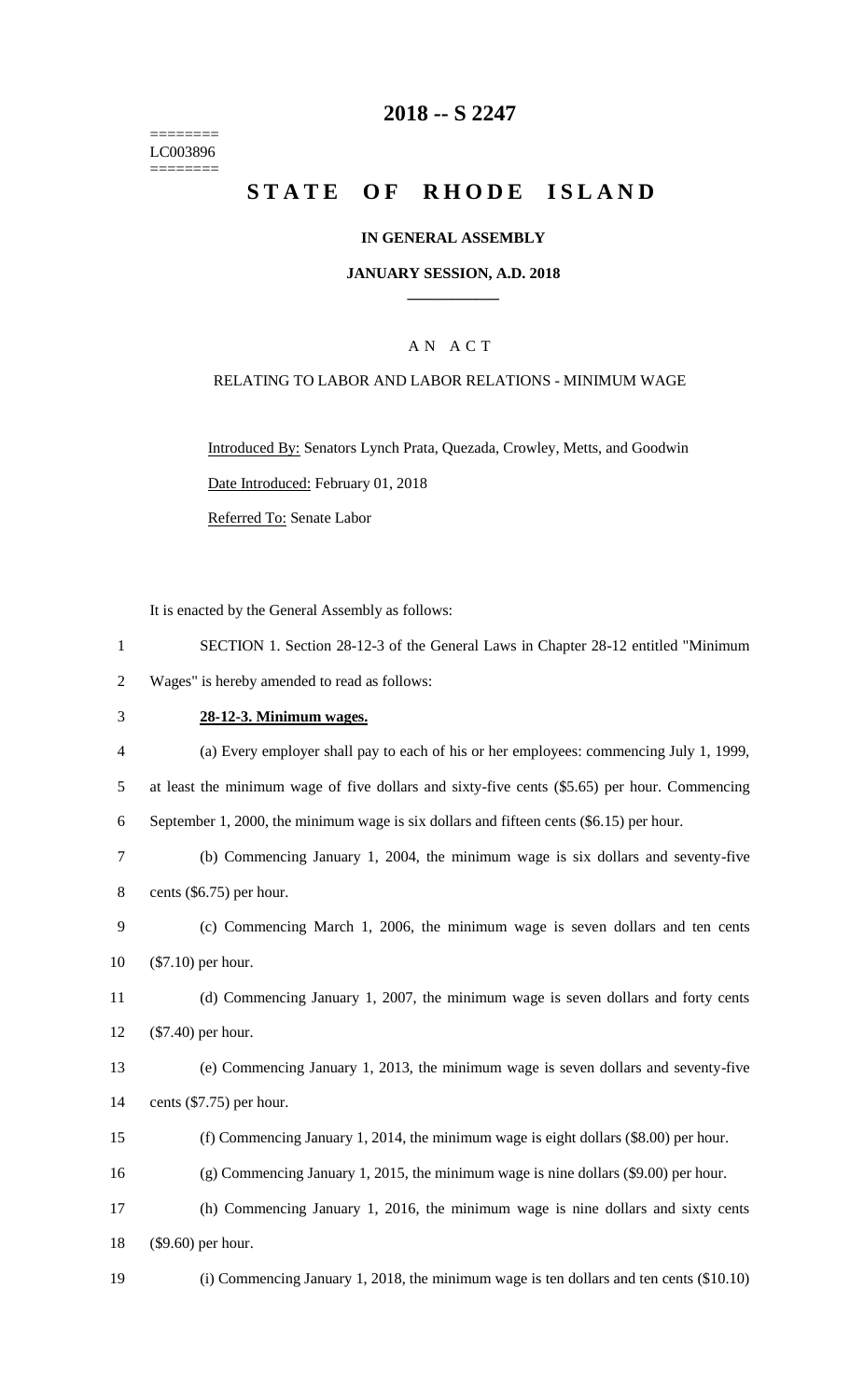## 1 per hour.

- 2 (j) Commencing January 1, 2019, the minimum wage is ten dollars and fifty cents
- 3 (\$10.50) eleven dollars (\$11.00) per hour.
- 4 (k) Commencing January 1, 2020, the minimum wage is twelve dollars (\$12.00) per hour.
- 5 SECTION 2. This act shall take effect upon passage.

 $=$ LC003896 ========